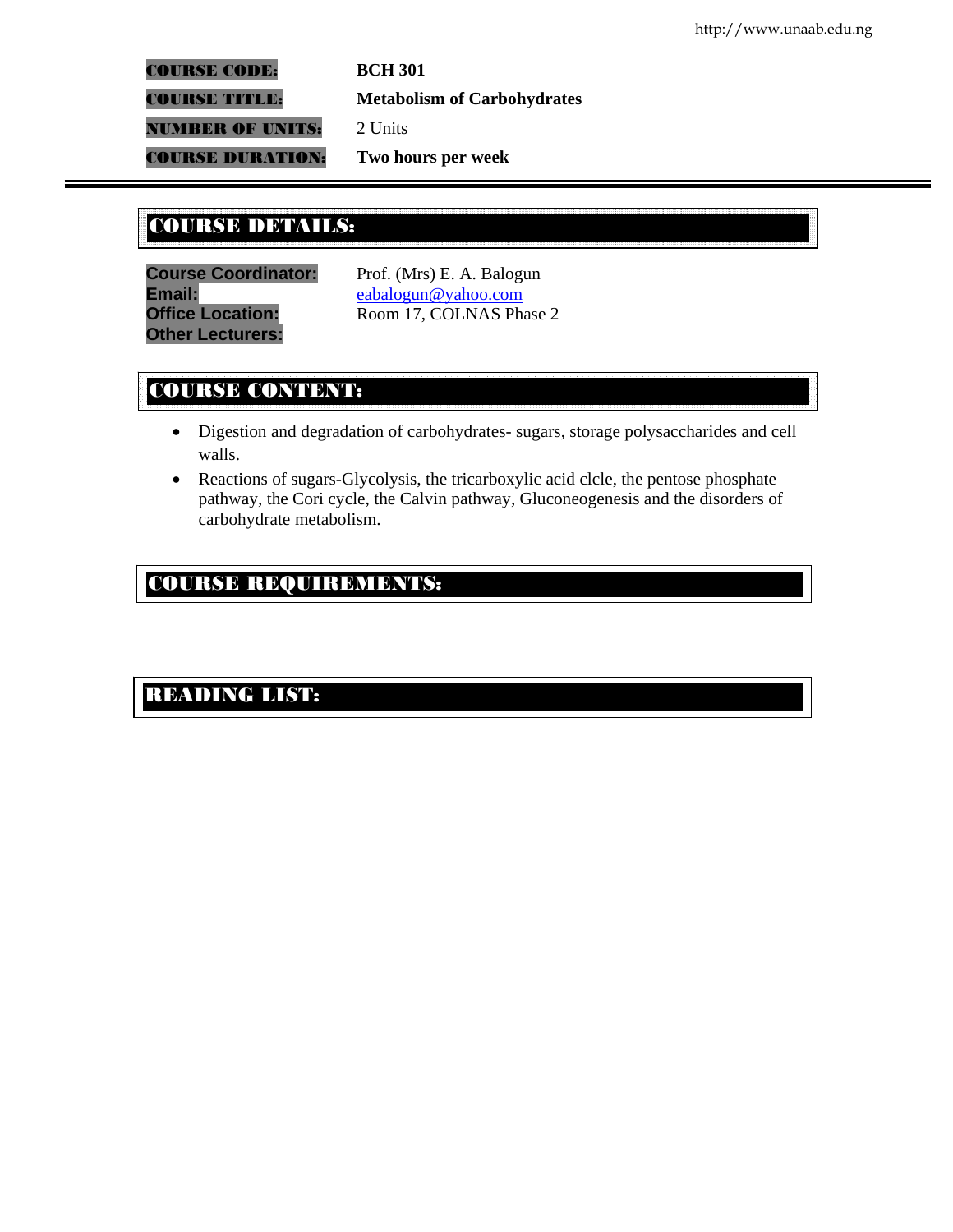### LECTURE NOTES

The carbohydrate used by the cells for fuel are the monosaccharides; glucose, fructose, galactose and mannose.

The latter two are converted to glucose. Subdivisions of carbohydrate metabolism:-

- 1. Glycolysis, Citric acid cycle.
- 2. Gluconeogenesis, Glycogenesis, Glycogenolysis, Hexose monophosphate shunt, Uronic acid pathway, Fructose metabolism, Galactose metabolism and Amino sugar metabolism.

Glycolysis (Embden – meyerhof pathway)

This is the anaerobic process by which glucose is degraded to 2 moles of lactic acid



Site: Occurs in virtually all tissues. Enzymes are found in the cytoplasm. Importance: It provides a device for generating ATP without using O. Used in place of the combustion of glucose to CO  $*$  H Q.

Glucose + 2 (ADP + Pi)  $2$  lactate +  $2H^+$  2ATP

If glycogen is used 3ATP is formed.

The overall reactions can be divided into two.

(1) Activation: Glucose is converted to a triose PO by phosphorylation 4

(2) Energy Producing:- Oxidation of triosePO to lactate <sup>4</sup>

The enzymes with the exception of enolase and pyruvate decarboxylase can be classified into (1) Kinases which catalyse the transfer of a 'PO' group from ATP to some acceptor molecule.

- 2. Mutases which catalyze the transfer of a 'PO' group of a low energy level from one position to another on the same molecule These 2 require mg<sup> $2+$ </sup> ions.
- 3 . Isomerases: Catalyze the isomerization of aldose sugars to ketose sugars.
- 4. Dehydrogenases: Perform oxidation Pyruvate is the end product of glycolysis in aerobic condition, under anaerobic, pyruvate is reduced by NADH to lactate.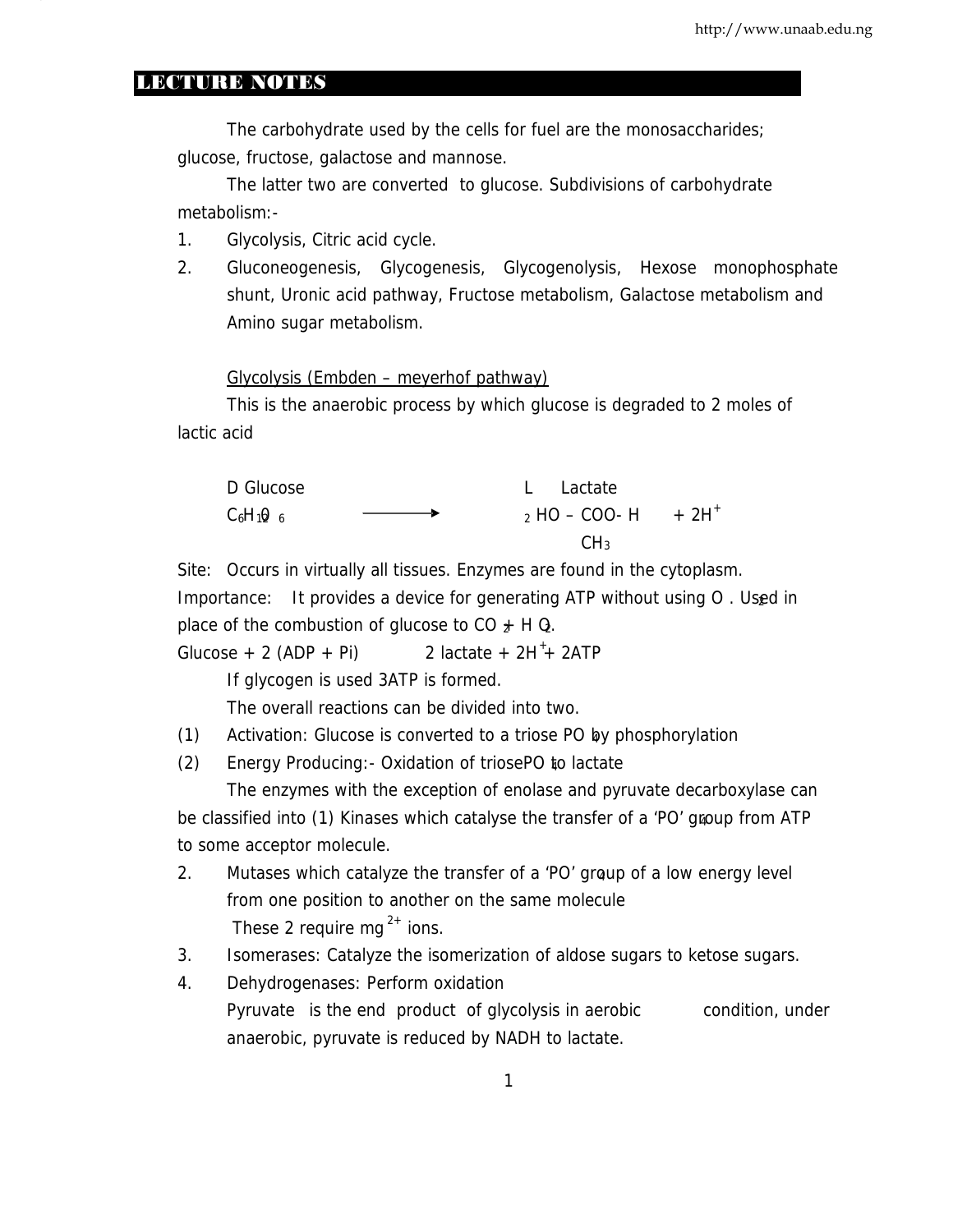Since 2 molecules of triose P are formed per mole of glucose, 2 moles of ATP are generated.

Sequence of reactions:

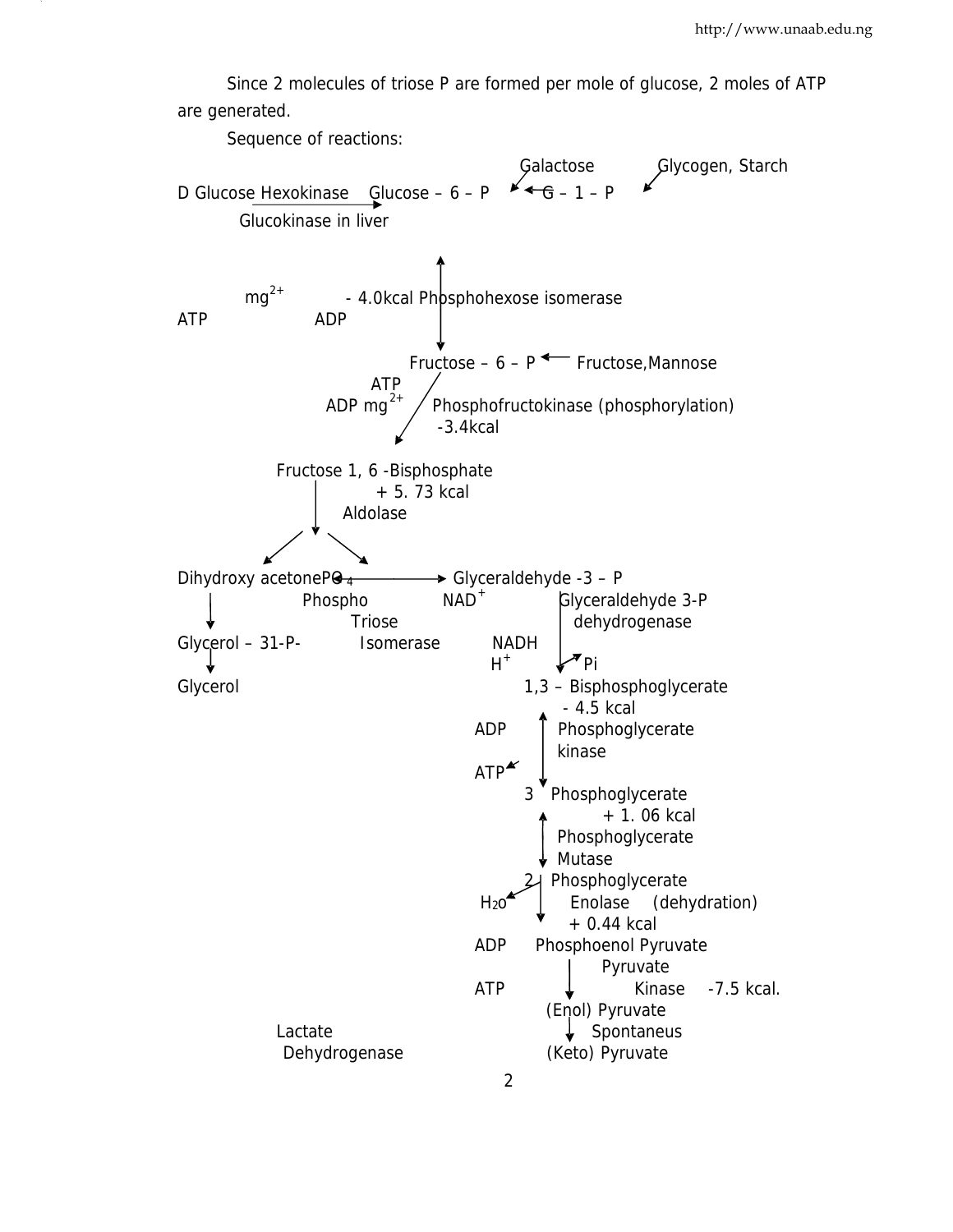Lactate

$$
NAD+ NADH†H+ +6.0 kcal
$$

Alcoholic fermentation:- eg. Yeast

The reactions are identical except for the manner in which pyruvic acid is metabolized

| Pyruvate                       |         |
|--------------------------------|---------|
| $\cancel{\overline{x} + CO_2}$ |         |
| Pyruvate decarboxylase         |         |
| TPP, mg <sup>2+</sup>          |         |
| Acetaldehyde                   |         |
| NADH + H <sup>+</sup>          |         |
| NAD <sup>+</sup>               | Ethanol |

NB: Ethanol  $+$  CO  $<sub>2</sub>$  cannot be converted to glucose because the decarboxylation</sub> reaction is exergonic and irreversible unlike the last stage of glycolysis.

## KREB'S OR TRICARBOXYLIC ACID CYCLE

This cycle acts as the final pathway for the oxidation of Carbohydrate, lipids and proteins from their acetyl residues to CO and water in the mitochondria.

```
All the necessary components of the cycle including the enzymes are in the
mitochondria.
```
Overall reaction:-

Pryuvate

CH<sub>3</sub>C CO H<sub>2</sub> + 2<sup>1</sup>/<sub>2</sub> O<sub>2</sub>  $\rightarrow$  3 CO<sub>2</sub> + 2H<sub>2</sub>O

Importance:

- 1. Through the cycle, energy liberated during respiration is made available.
- 2. It is involved in the synthesis of glucose
- 3 . Provides the raw materials for the synthesis of several amino acids eg. aspartate and glutamate
- 4. Blood pigments also arises from succinyl CoA.

Sequence of Reaction:-

Prelim: Oxidative decarboxylation involving 6 cofactors ; CoA – SH, NAD, lipoic acid FAD, Mg<sup>2+</sup> and TPP. TPP is more involved in the decarboxylation process while the Co enzyme A combines with the acetyl residue to form an ester of CoA – acetyl - CoA.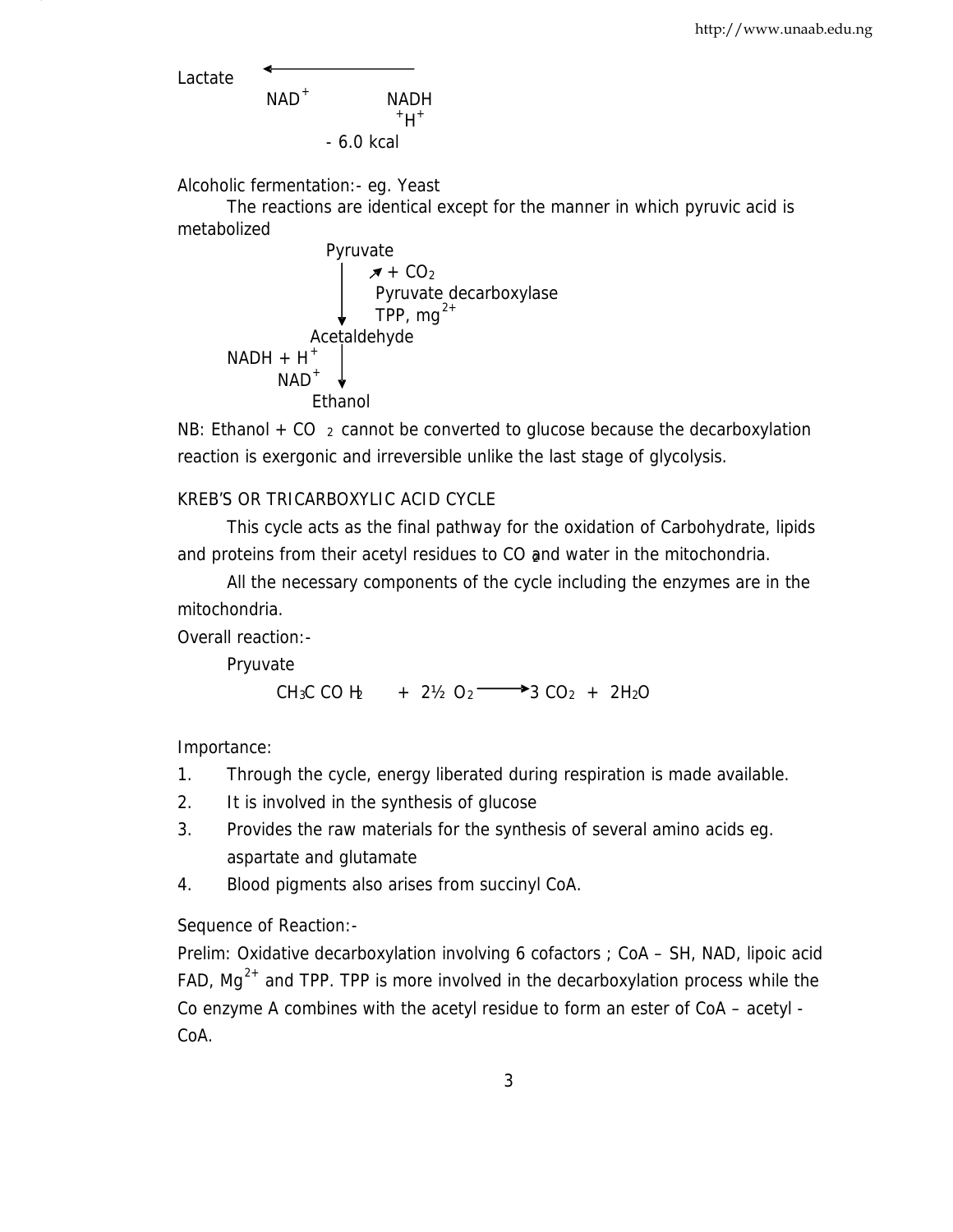- 2. Condensation reaction between acetyl- CoA and oxaloacetic acid. Coenzyme A is liberated and citrate is formed.
- promoting the dissociation of the hydroxyl group. 3 ,4 Isomerisation of citric acid into Cis- aconitate, then into isocitric acid. Req.  $Fe<sup>2+</sup>$  as a cofactor. Which suggest its role in the formation of carbonium by
- 5 &6 Oxidative decarboxylation of isocitrate to & ketoglutarate. Oxalosuccinate is not released as a free intermediate, it is firmly bound to the enzyme. Mg  $2^+$ or  $Mn^{2+}$  is a cofactor. The oxidant is NAD. The regulation of TCA centres on this enzyme. High concentration of ATP

decreases its activity while AMP concentration stimulates the reaction.

- 7. Formation of succinyl CoA by oxidative decarboxylation reaction. TPP, Mg  $^{2+}$ , NAD, lipoic acid serve as cofactors the mechanism is analogous to that of Pyruvate dehydrogenases. Arsenite is an inhibitor of the enzyme.
- 8. Formation of high energy PO  $_4$  at the expense of the thioester formed in reaction 7.
- 9. The enzyme catalyzes the removal of 3 H atoms from succinic acid to form fumarate

Inhibitor  $=$  Malonic acid Oxidizing agent is FAD

- 10. Addition of  $H<sub>2</sub>O$  to fumarate to form malic acid (malate).
- 11. The last reaction that completes the cycle involves the oxidation of L malate to oxaloacetic acid. Oxidizing agent =  $NAD$ <sup>+</sup>

ENERGY PRODUCTION:- The oxidation of each molecule of acetate ( a complete turn of the cycle) generates 12 moles of ATP which is equivalent to about 84 kcal

|                                  |                          | No of ATP |
|----------------------------------|--------------------------|-----------|
| Isocitrate dehydrogenase         | NAD                      | 3         |
| & - ketoglutaratee dehydrogenase | <b>NADH</b>              | 3         |
| Succinate Thiokinase             |                          |           |
| Succinate                        | <b>FAHD</b> <sub>2</sub> | 2         |
| Malate dehydrogenase             | <b>NADH</b>              | 3         |
|                                  |                          | 12        |

Sequence of Reactions:-

Glucose +

Some aminoacids Pyruvate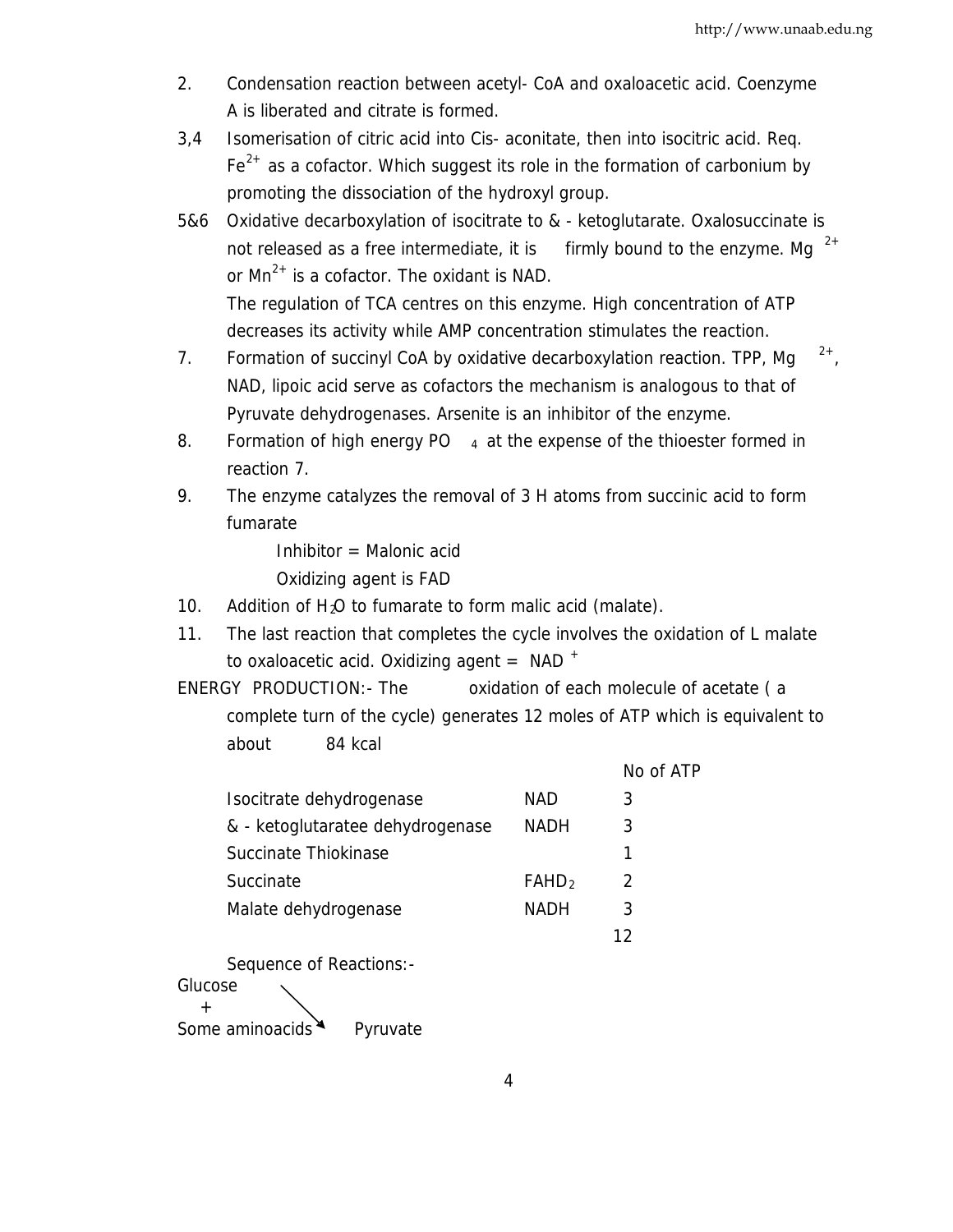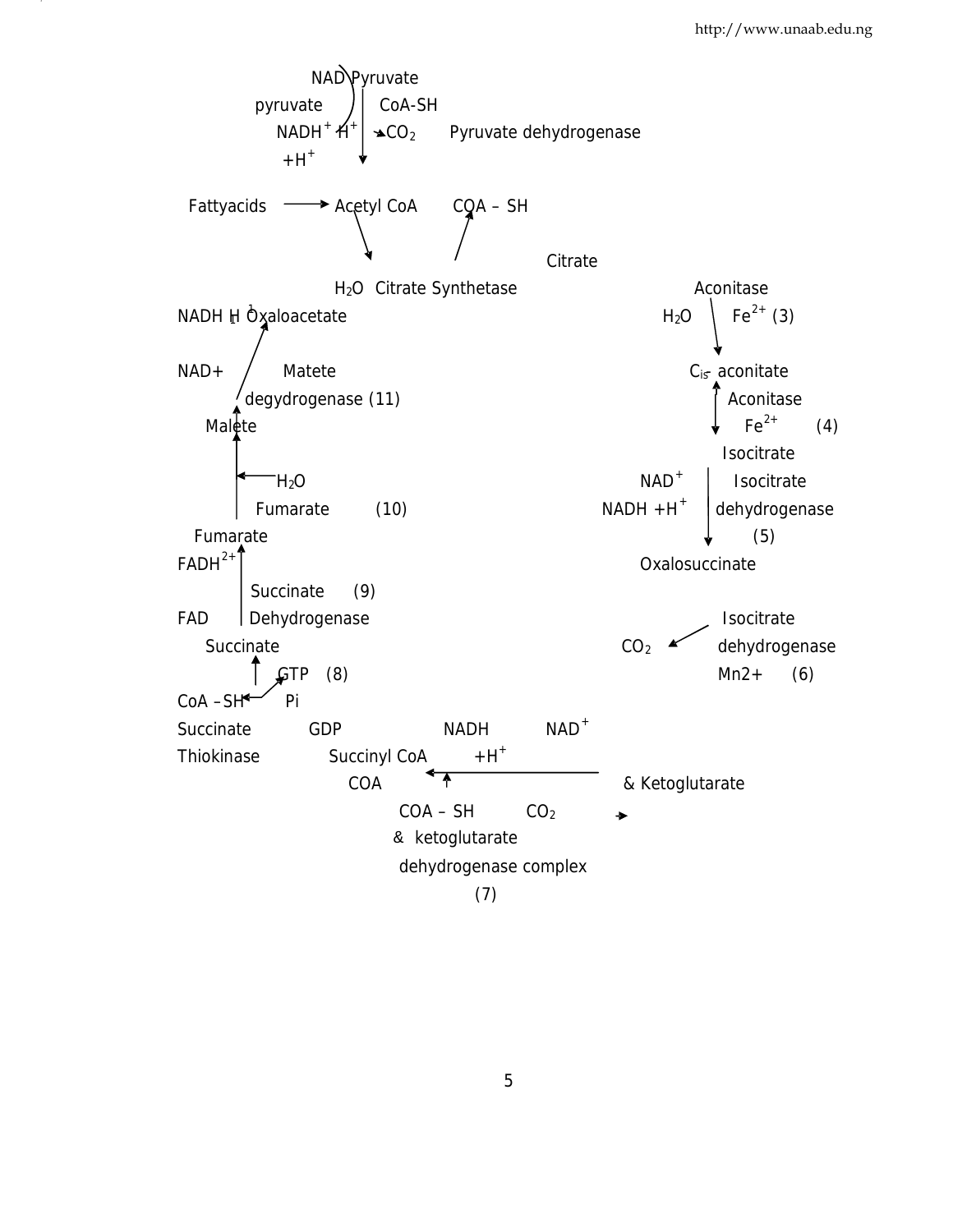Pathway of glycogenesis and glycogenolysis in the liver

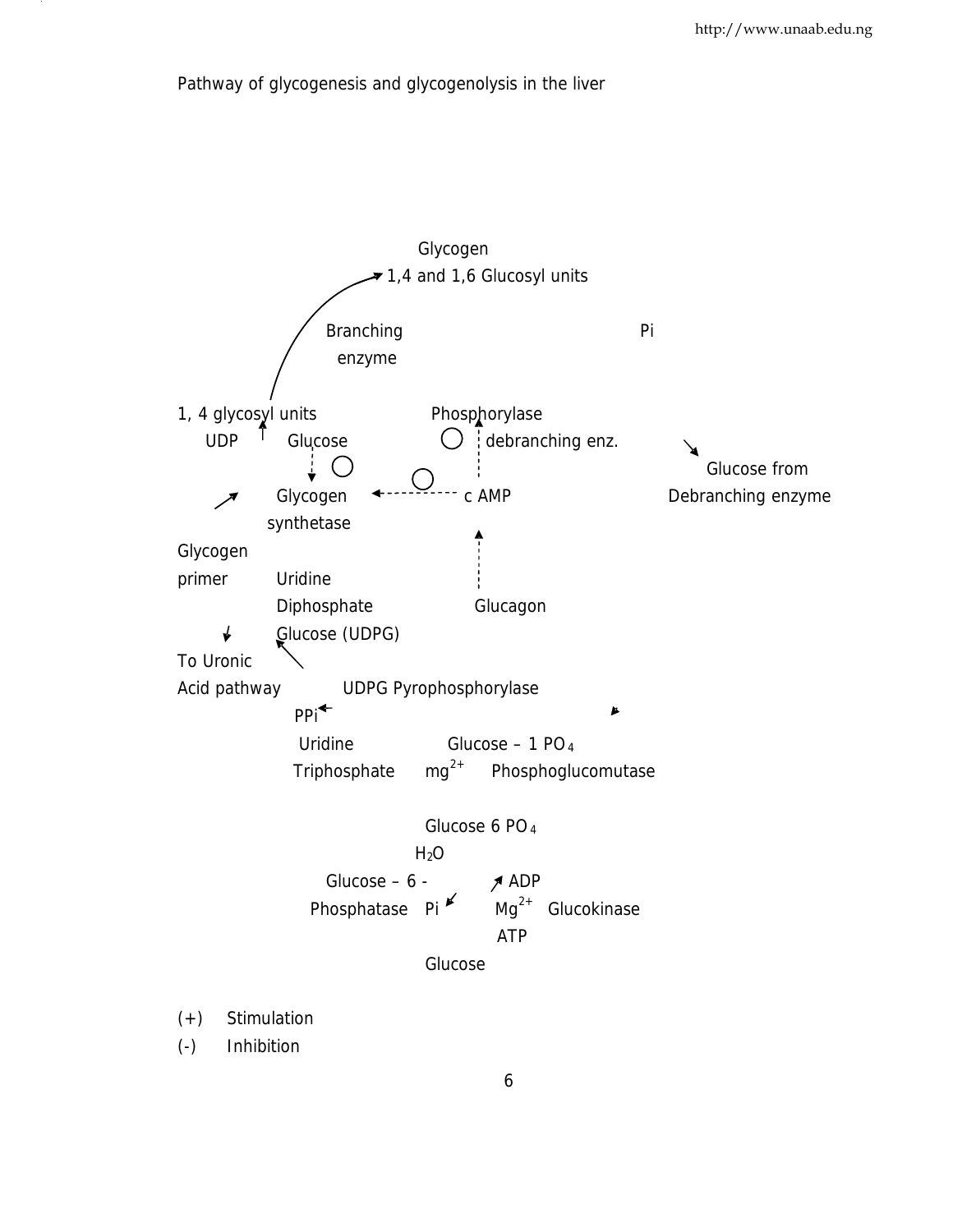#### Glycogen Storage Disorders

- 1 . Type 1 (von gierke's disease) due to deficiency of Glucose 6 phosphatase in the cell of the liver and renal convoluted tubules. Hypoglycemia lack of glycogenolysis under the stimulus of epinephrine or glucagon.
- 2. Pompe's disease: due to deficiency of liposomal  $\alpha$  1, 4 glycosidase.
- 3 . Type III:- Cori's disease (limit dextrinosis) amylo -1, 6 glucosidase. Glycogen structure is abnormal, increased number of branched points
- 4 . Type II = Andersens disease glycogen structure abnormal very long inner and outer unbranched chain due to deficiency of 1,  $4 \rightarrow 1.6$  transglucosylase.
- phosphornylase Has high muscle glycogen content. 5 . Type V:- Mc Aidles syndrome – due to deficiency of muscle glycogen
- 6 . Hers disease due to liver glycogen phosphorylose.

### GLYCOGEN

Glycogen is a branched polysaccharide composed entirely of  $\& -D -$  glucose units. The molecular weight may vary from 1 million to 4 million

Formation of glycogen occur mostly in the liver and muscles and in small traces in every tissue of the body. Liver glycogen replenishes blood glucose when it is lowered while muscle glycogen acts as a readily available source of hexose units for glycolysis within the muscle itself.

#### Glycogenesis:

Glucose is phosphorylated to glucose 6 PO this is then converted to glucose <sup>4</sup> 1 – PO<sub>4</sub> in a reaction catalyzed by phosphoglucomutase. Glucose – 1- PO4 then react with uridine triphosphate to form UDPG the reaction being catalysed by UDPG pyrophosphorylase, inorganic pyrophosphate is released.

Glycogen synothetase or glucosyl transferase catalyses the reaction in which the  $C_{1}$ of the activated glucose of UDPG forms a glycosidic bond with the C of  $_4$ a terminal glucose residue of glycogen liberating UDP when the chair has been lengthened to between 6 and 11 glucose residue, the branching enzyme (amylo -1,4  $\rightarrow$  1,6 – transglucosidase acts on the glycogen. The enz transfers a part of the  $-1$ , 4 – chain to a neighbouring chain to form a 1- 6 linkage thus establishing a branch point in the molecule.

G – 6 - phosphatase is absent in the muscle but present in liver and kidney where it allows the tissues to add glucose to the blood.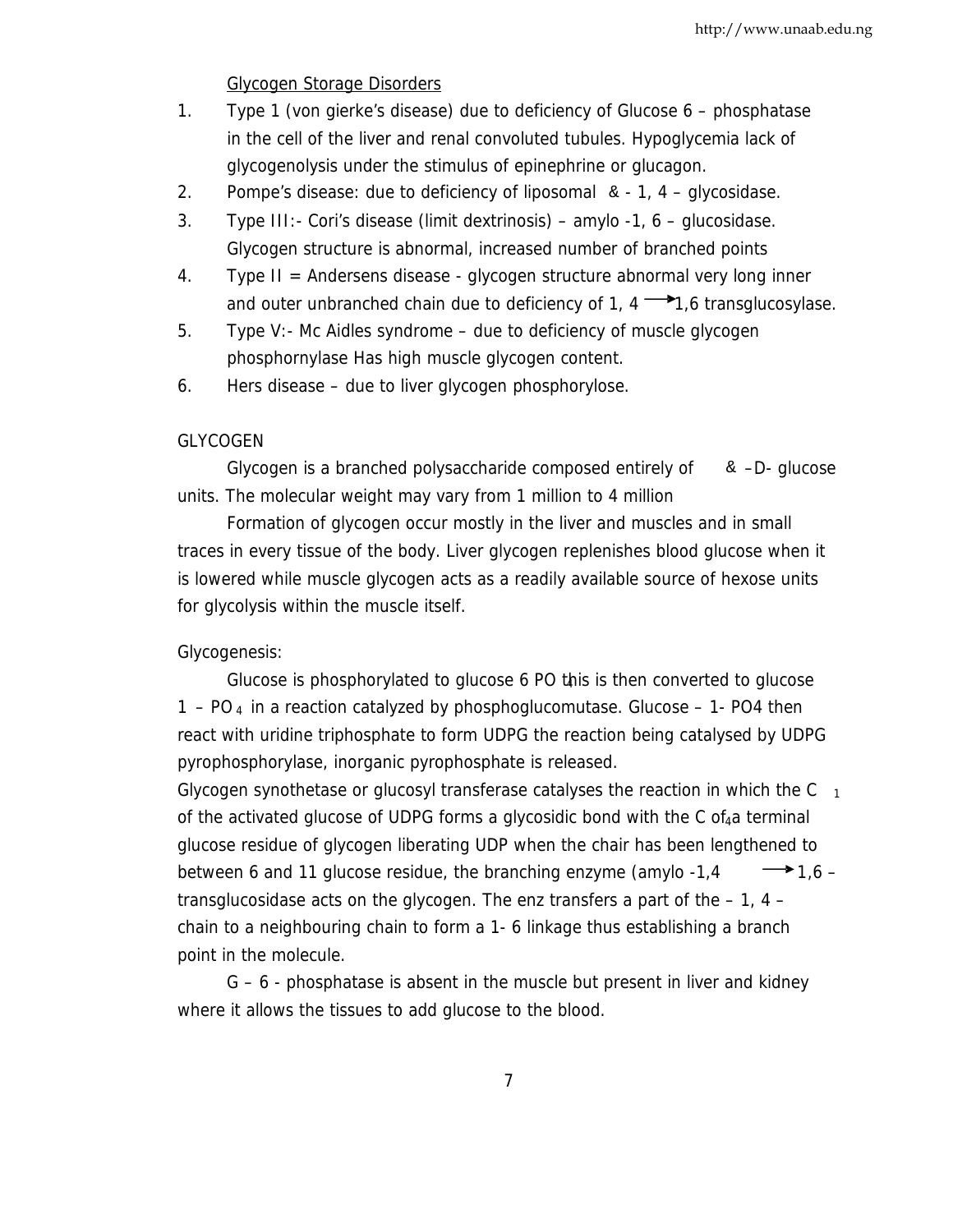#### Glycogenolysis

Is the breakdown of glycogen. First the debranching enzyme breaks 1 -6, bond, the enzyme phosphorylase breaks down the 1 – 4 linkage of glycogen to yield glucose  $1 - PO$  4 this is converted to G-6-P then to glucose by G-6 phosphatase enzyme.

In the muscle phosphorylase is present both in the active form phosphorylase a (active in the absence of 5 AMP and phosphorylase be active only <sup>1</sup> in the presence of  $5$  AMP).

## HEXOSE MONO PHOSPHATE SHUNT.

OR PENTOSE PHOSPHATEPATHWAY

This is an alternative pathway for the degradation of glucose via 5C sugar other than the hexose.

Site:- It is active in the liver, adipose tissue, adrenal cortex, thyroid, testis, erythrocytes and lactating mammary glands.

Importance:- It is a device for generating NADPH (Dihydronicotinamide adenine dinucleotide phosphate). By the oxidation of Glucose  $6$  Po to ribulose  $-5$  - PO and  $CO<sub>2</sub>$ . 2 moles of NADPH is produced for each mole of glucose ester oxidized. Function of NADPH: It is an electron carrier. It plays a special role in biosynthetic processes within the cell. e.g . long chain and unsaturated fatty acids.

It is the reducing agent for the reduction of glucose to sorbitol also for the reduction of glucuronic acid to L gluconic acid.

Also reductive carboxylation of pyruvate to malate. It plays a role in the hydroxylation reaction involved in the formation of steroids and in the conversion of phenylalanine to tyrosine.

2. Ribose  $-5$  -PO produced is an essential component of nucleotides and RNA

### Sequence of Reactions

The main reactions can be divided into two. 1: Glucose 6 Po undergoes two <sup>4</sup> oxidations to form a pentose ribulose  $-5 - PO$  4

2: The glucose  $5 - PO$  is converted back to triose sugar then into glucose  $6 - PO$ .  $3 \text{ Glucose} - 6 - \text{Po}_4$   $3 \text{CO}_{2} + 2 \text{ Glucose} - 6 - \text{Po}_4$ 

+ +

6 NADP<sup>+</sup> Glyceraldeyde  $3 - PO$  4  $+ 6$  NADPH  $+ 6$  H  $+$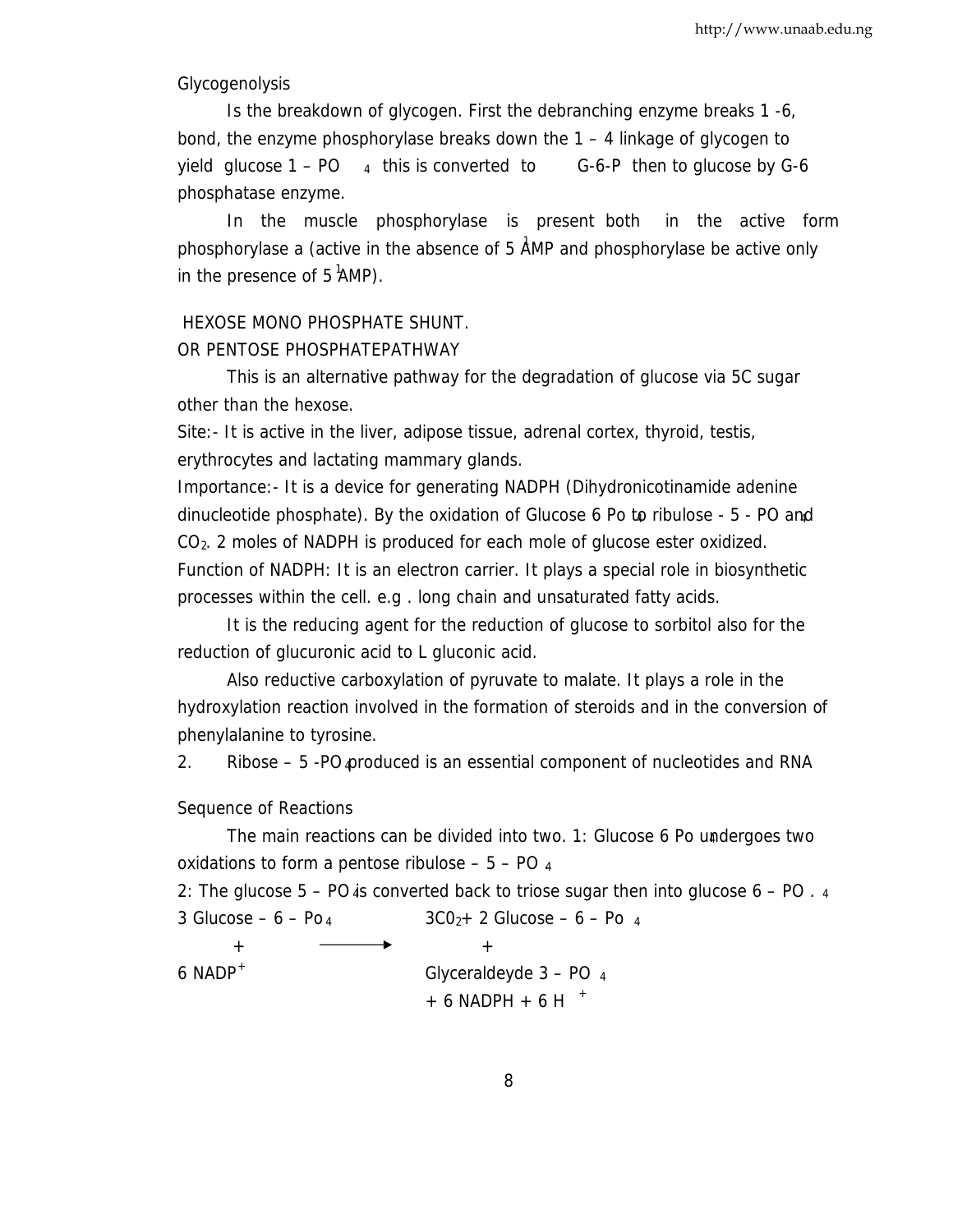an aldehyde acceptor. Transketolase catalyses the transfer of a ketol gp (i.e 2C unit) from xylulose 5-P to

Transaldolase catalyses the transfer of a dihydroxyacetone unit from sedoheptulose 7-P to glyceraldehyde 3-P.

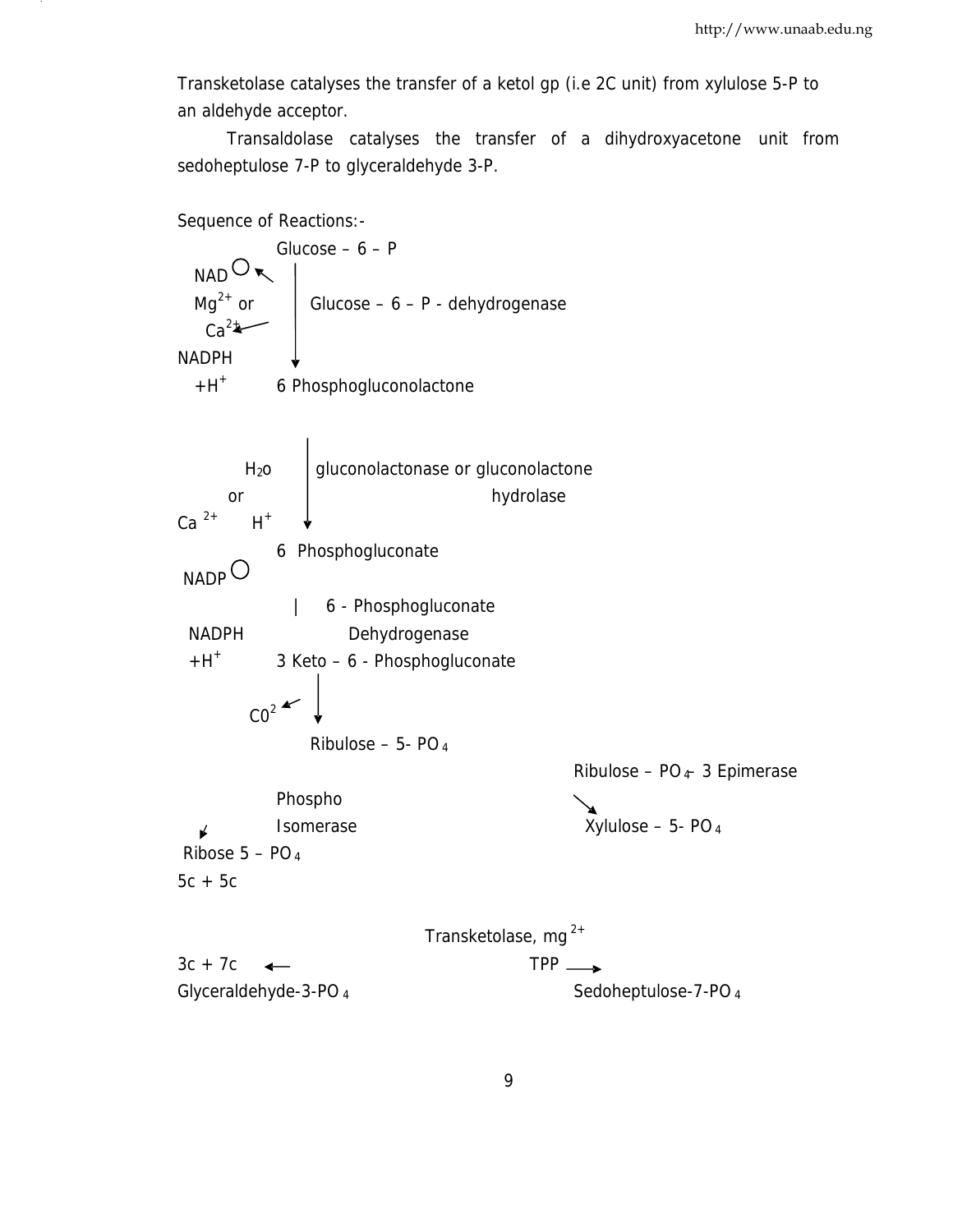

### GLUCONEOGENESIS

This is the way in which the body meets its needs of glucose when carbohydrate is not available in sufficient amounts from the diet. The body then converts non glucose substances into glucose.

Site:- Major site is the liver, kidneys have limited capacity.

Rate:1). Is increased on high protein diets.

(2) During exercise when large amounts of lactic and pyruvic acids escape from the working muscles and there is no need to replenish the muscle glycogen supply therefore the liver acts to return to them sources of energy lost by the muscles. (3) During starvation, from amino acids of tissue protein (4) In diabetic states. Importance:

- (1) Glucose is required in adipose tissue as a source of glyceride glycerol
- (2) It maintains the level of intermediates of the citric acid cycle in many tissues.
- (3) It is the only fuel which supplies E to skeletal muscle under anaerobic conditions.
- (4) It is the precursor of milk sugar (lactose in mammary gland).
- (5) Gluconeogenic mechanism clear the products of the metablolism of other tissues from the blood eg. lactate and glycerol.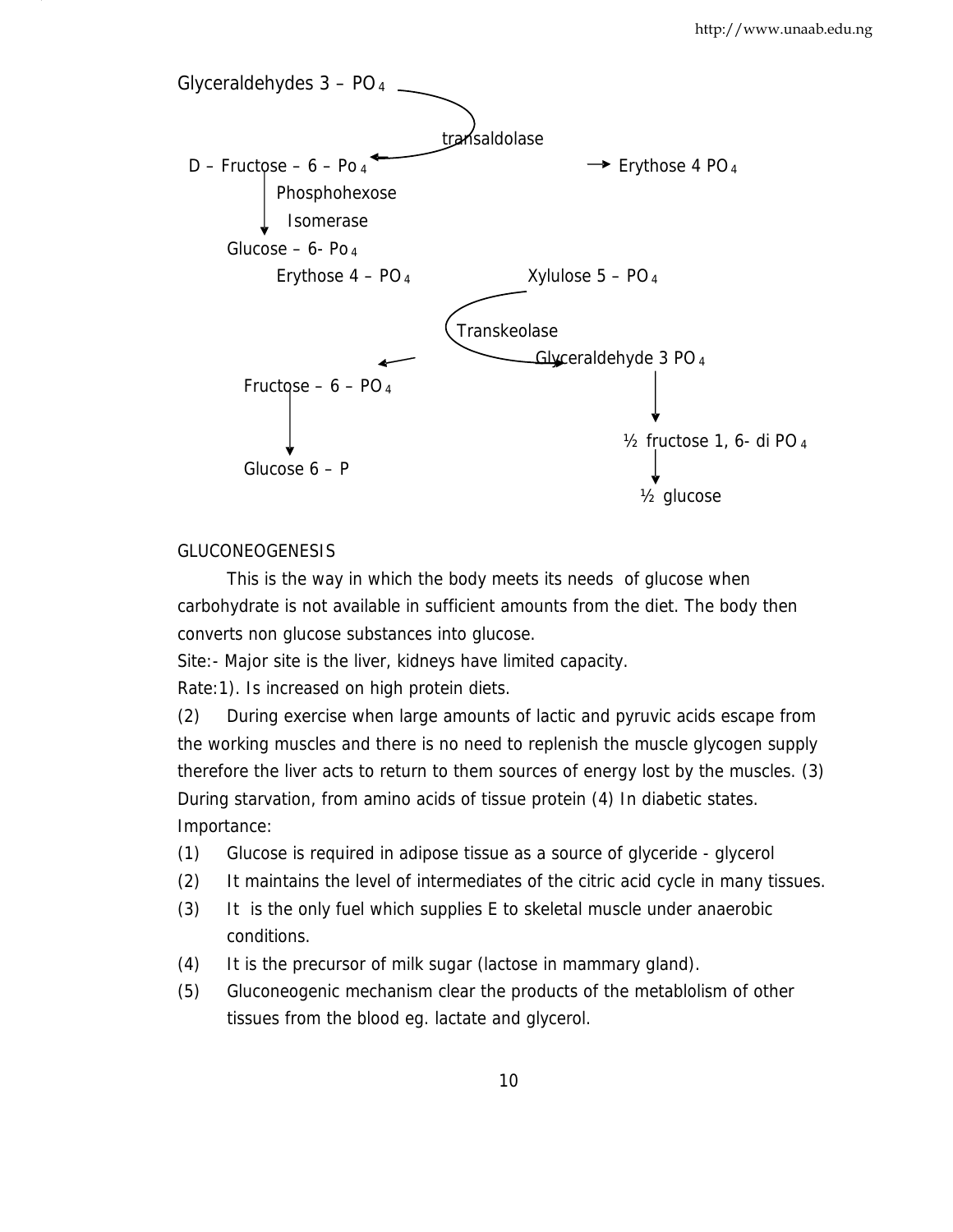Metabolic Pathway:- It occurs by reversal of each step of the glycolytic pathway, but the 3 irreversible reactions must be bypassed in this case.

1. The enzyme pyruvate carboxylase used is produced in the mitochondria therefore the pyruvic acid must enter the mitochondria for the reaction to occur.

Acetyl - CoA Pyruvic acid +  $CO_{2}$ + ATP  $\longrightarrow$  Oxaloacetic acid  $\text{Mq}^{2+}$  + ADP  $+ H_3$ Po 4

2. Phosphoenol pyruvate carboxykinase converts oxaloacetate to phosphoenol p pyruvate.

| Co <sub>2</sub> H | $Ma^{2+}$         |                         |
|-------------------|-------------------|-------------------------|
| $C = O + GTP$     | Co <sub>2</sub> H |                         |
| CH <sub>2</sub>   |                   | $C - O Po3H + CO2+ GDP$ |
| Co <sub>2</sub> H | CH <sub>2</sub>   |                         |
| Oxaloacetic acid  | PFP               |                         |

The carboxykinase is present only in the cytoplasm, but the oxaloacetate is not able to pass through the mitochordrial membrance therefore it is first reduced to malic acid.

11 mitrochondrial  $Oxaloacetate + NADH +H^+$   $\longrightarrow$  Malate + NAD<sup>+</sup> malate dehydrogenase Mitochondrial inner Malate —————<del>————></del> Malate (cytoplasmic) Membrane Malate  $\rightarrow$  Cytoplasmic  $\rightarrow$  Oxaloacetate + NADH + H<sup>+</sup>  $+$  NAD<sup>+</sup> malate dehydrogenase 3 . Action of phosphatase which (a) catalyzes the hydrolysis of fructose – 1,6 bisphosphate to form fructose  $-6 - PO$   $4$  by the enzyme fructose 1,6 bisphosphatase (b) Production of glucose from glucose  $6 - PO$  4 also requires another enzyme – Glucose 6 – phosphatase. Overall reaction: 2 Lactate + 4ATP + 2 GTP + 6H  $\Omega \longrightarrow$  Glucose + 4 ADP  $+ 2GDP + 6 H<sub>3</sub>PO<sub>4</sub>$ Pi and a set of the set of the set of the set of the set of the set of the set of the set of the set of the set of the set of the set of the set of the set of the set of the set of the set of the set of the set of the set  $G$ Glucose – 6- phosphatase  $\sqrt{G}$ lucose Hexokinase,Glucokinase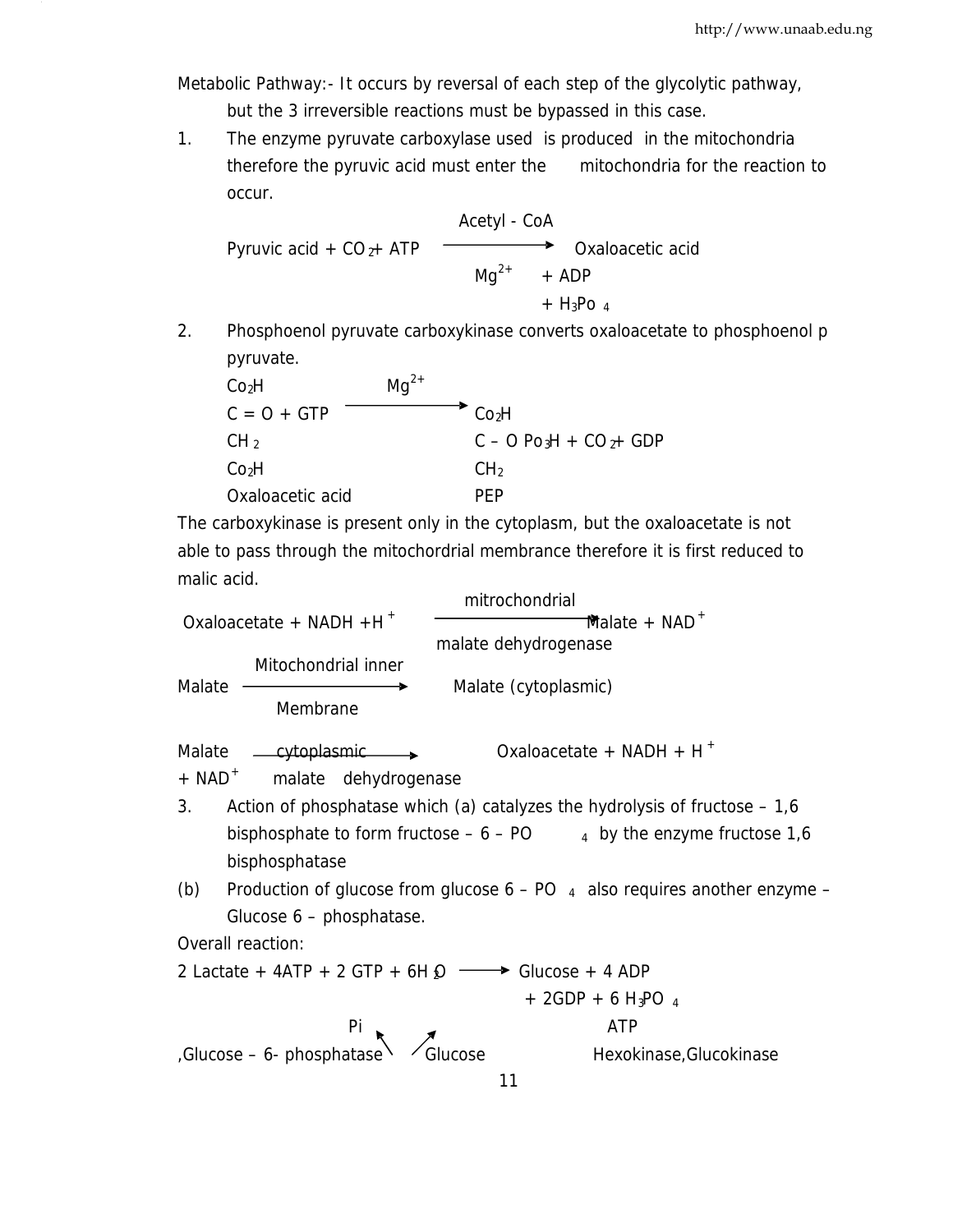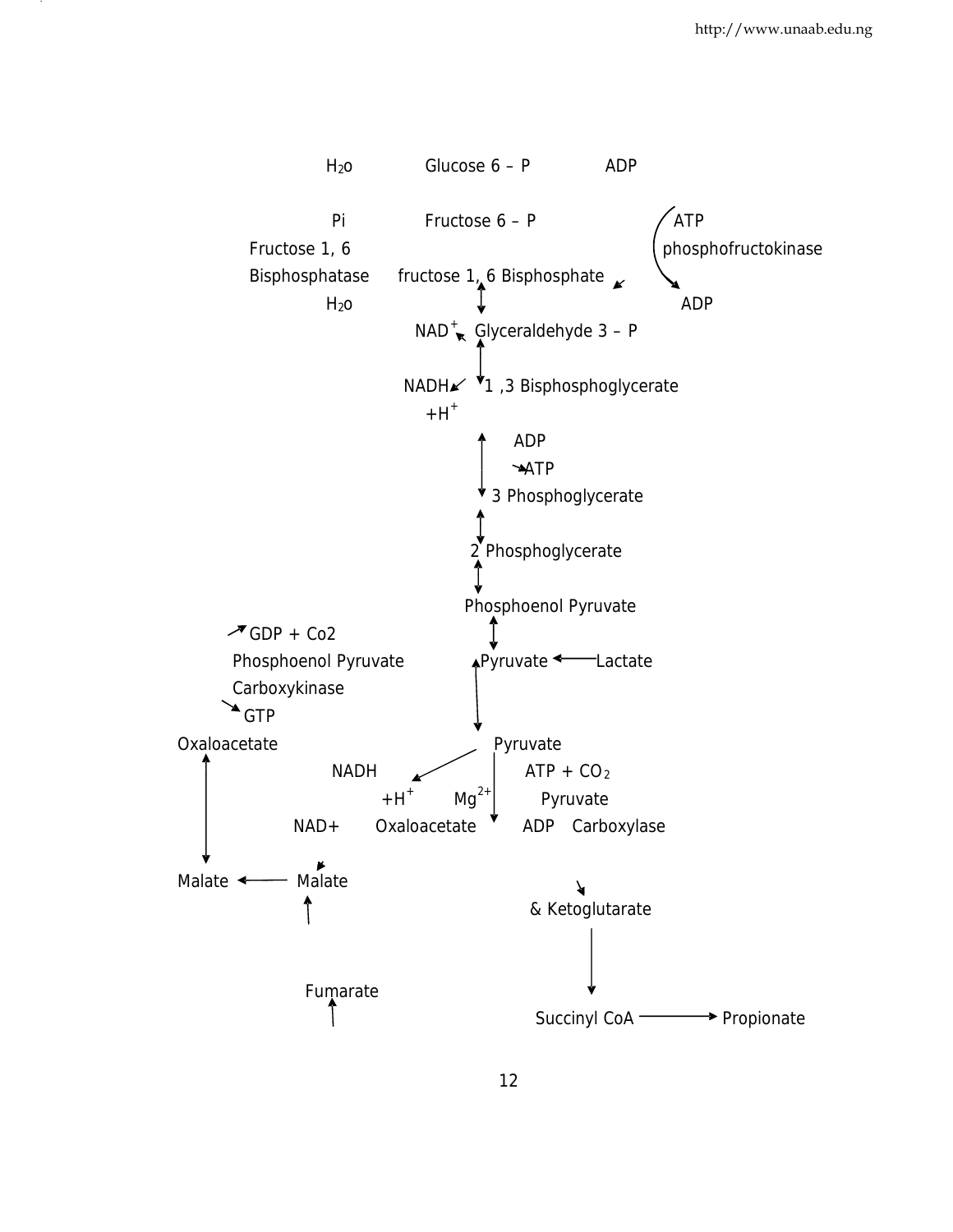Diseases of Carbohydrate Metabolism

- isomer to the D form. 1. Essential Pentosuria: Here considerable quantities of L – Xylulose appear in the urine. This is due to the absence of the enzyme necessary to accomplish reduction of L – xylulose to xylitol and hence inability to convert the L-
- 2. Hereditary fructose intolerance due to the absence of aldolase B
- 3. Fructose induced hypoglycemia: Despite the presence of a high glycogen reserve. May be due to accumulation of fructose l-PO and F-1,6-BIP which <sup>4</sup> inhibit the activity of liver phosphorylase.
- 4. Galactosemia:- Inherited metabolic disease in which galactose accumulates in the blood and spills over into the urine when this sugar or lactose is ingested. Also there is marked accumulation of Gal-I-P in the red blood cells. An inherited lack of gal IP uridyl transferase in the liver and red blood cells.

## Diseases of glycogen storage

Type 1 Glycogenosis (von Gierke's disease):

Both the liver cells and the cells of the renal convoluted tubules are loaded with glycogen which are metabolically unavailable. Ketosis and hyperlipemia also occurs. The activity of Gluc 6 – phosphatase enzyme is abscent or very low in the liver, kidney and intestinal tissue.

Type II (Pompe's disease) due to deficiency of lysosomal  $\alpha$  - 1,4 – glucosidase (acid maltase whose function is to degrade glycogen which otherwise accumulates in the lysosomes.

Type III (limit dextrinosis) Due to the absence of debranching enzyme which causes the accumulation of a polysaccharide of the limit dextrin type.

Type IV (Amylopectinosis) – Due to the absence of branching enzyme with the result that a polysaccharide having few branch points accumulates.

Type V glycogenosis (myophosphorylase deficiency glycogenosis, Mc Ardies syndrome) Patients with this disease exhibit a diminished tolerance to exercise although the skeletal muscles have an abnormally high content of glucogen. Little or no lactate is detectable in their blood after exercise.

Type VI glycogenosis: Due to phosphoglucomutase deficiency in the liver.

Type VII glycogenosis: Due to deficiency of phosphofructokinase in the muscles.

Diseases associated with HMP

1 . Formation of NADPH is very important in the HMP pathway in red blood cells.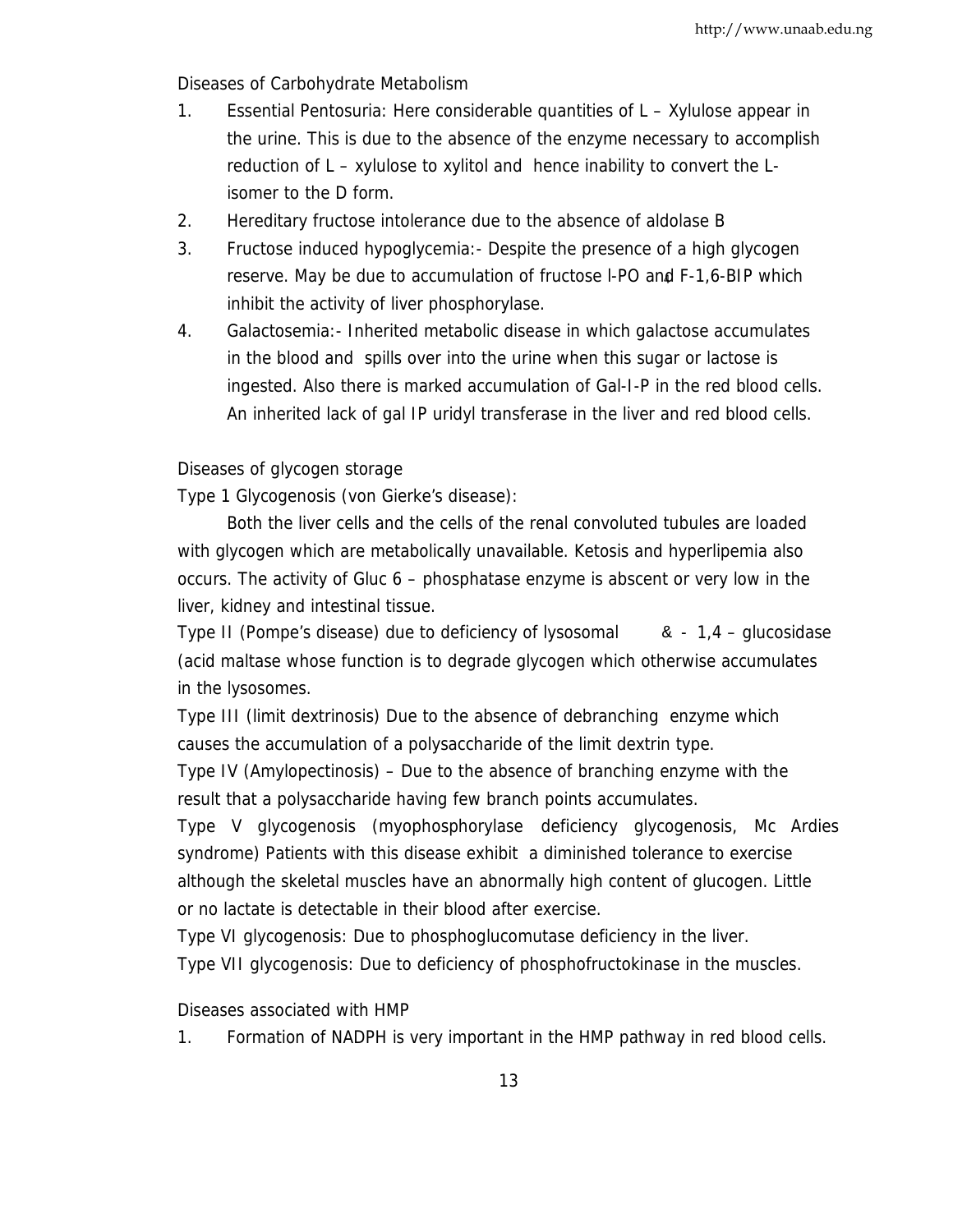There is high correlation between G 6 phosphate dehydrogenase and the fragility of red cells (susceptibility to hemolyses). Especially when the cells are subjected to the toxic effects of certain drugs e. g. primaquine etc. the majority of patients whose red cells are hemolysed by these toxic agents have been found to possess a hereditary deficiency in the oxidative enzyme of the HMP pathway of the red blood cell.

 galactose to glucose. 2. Developments of cataracts sometimes occurs as a complication of galactosemia an inherited inability disease associated with the mobility to convert

Galactose inhibits the activity of G - 6 - P Dehydrogenase of the lens when fed to experimental animals and in in vitro when galactose.  $1-P0$   $4$  is added to a homogenate of lens tissue.

F-1,6- bisphosphatase deficiency causes lactic acidosis and hypoglycemia because lactate and glucogenic amino acid are prevented from being converted to glucose.

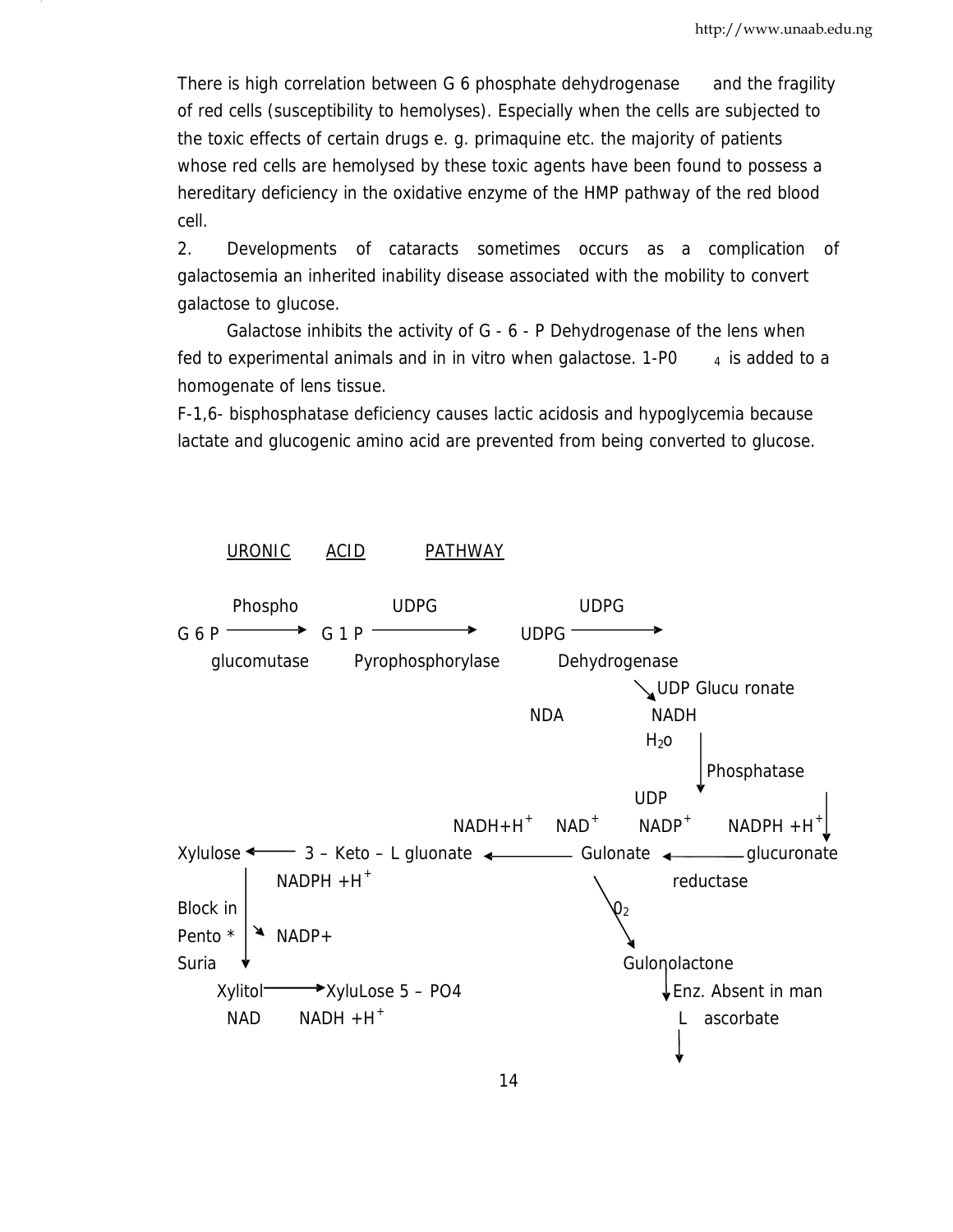Importance

- Galacturonate is an important constituent of pectins
- UDPG is the active form of glucuronate for reactions involving incorporation of glucuronic acid into chondroitin sulfate.
- Xylulose used in HMP pathway
- The enzyme which convert L gulonolactone to 2 keto  $-L$  gulonate before its conversion to L ascorbate is absent in man.
	- Uronic acid pathway is for the conversion of glucose to glucuronic acid, ascorbic acid and pentoses. It is also an alternative oxidative pathway for glucose.
	- Sequence of Reaction: Glucose is converted to G-6-P which is converted to G 1 P. this then react with uridine  $\frac{1}{10}$  tri PO to form UDPG which is now oxidized at  $C_6$ by a 2 step process to UDP – glucuronate by inversion around C  $.4$
	- UDPglucuronate is useful in the conversion of glucuronic acid into chondroitin sulphate or steroid hormones etc. Gulonate is the precursor of ascorbate in animals capable of synthesising the vitamin except man, and other primates eg guinea pigs rather gulonate is oxidize to  $3 -$  keto  $- L -$  gulonate... Xylulose is a constituent of the HMP but here L –xylulose is formed. To make it useful for HMP the L isomer must be converted to D xylulose.
	- This is acoomplished by an NADPH dependent reduction to xylitol which is then oxidized in an NAD – dependent reaction to D- xylulose.
	- Various drugs increase the rate of this reaction e.g administration
	- of barbital or of chlorobutanol to rat.



Metabolism of fructose

This is found only in seminal vesicles and the placenta of ungulates and whales.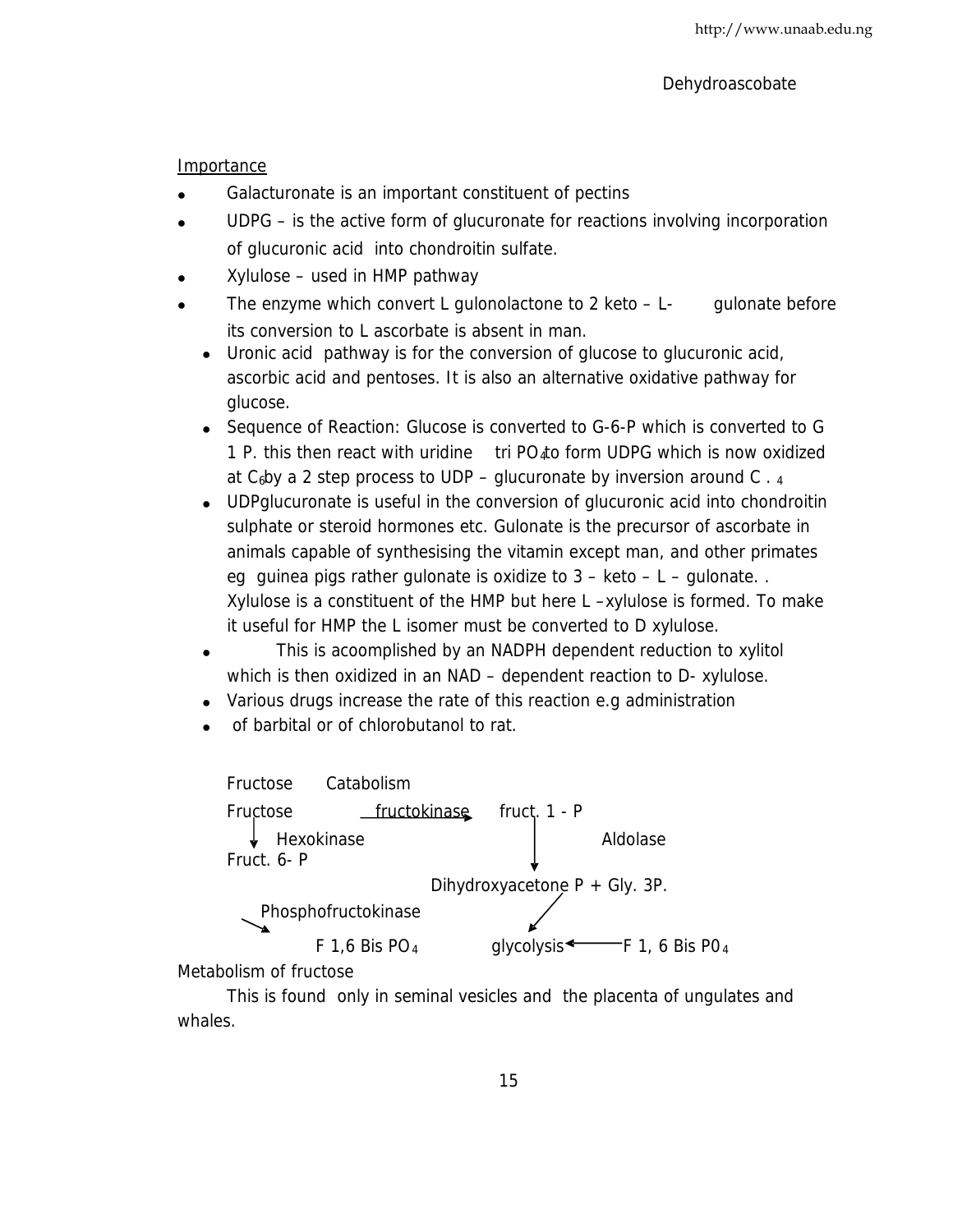Fructose is phosphorylated by hexokinase to form Fruct. 6-PO4 or fructokinase in the liver converts fructose to fructose 1-PO . This is split into D- <sup>4</sup> Glyceraldehyde and dihydroxyacetone Po by aldolase B. Absence of enzymes leads <sup>4</sup> to hereditary fructose intolerance

glycero Glyceraldehyde (1) Glycerol glycerol 3 Po 4 Kinase (2) Glyceraldehyde Aldehyde DH Glycerate (3) Triokinase in liver catalyses the phosphorylation of D glyceradehyde to gly 3  $PO<sub>4</sub>$ . Glyceralde and dihydroxyacetone PO  $\overline{4}$   $\longrightarrow$  glycolysis OR may combine in the presence of aldolase to form glucose. Galactose Metabolism:- Galactokinase Galactose  $\longrightarrow$  Galactose 1 – P Gal. 1P Uridyl transferee Gal. 1-P + UDP Glucose  $\longrightarrow$  UDP – galactose + Glu. 1-P Lactose  $+$  glucose Synthesis Lactose UDP glucose Glycogen Glycolysis

Metabolism of Amino Sugars (eg. Glucosamine –6 –P, N acetyl glucosamine).

They are important components in many complex polysaccharides.

Ź

Glycogen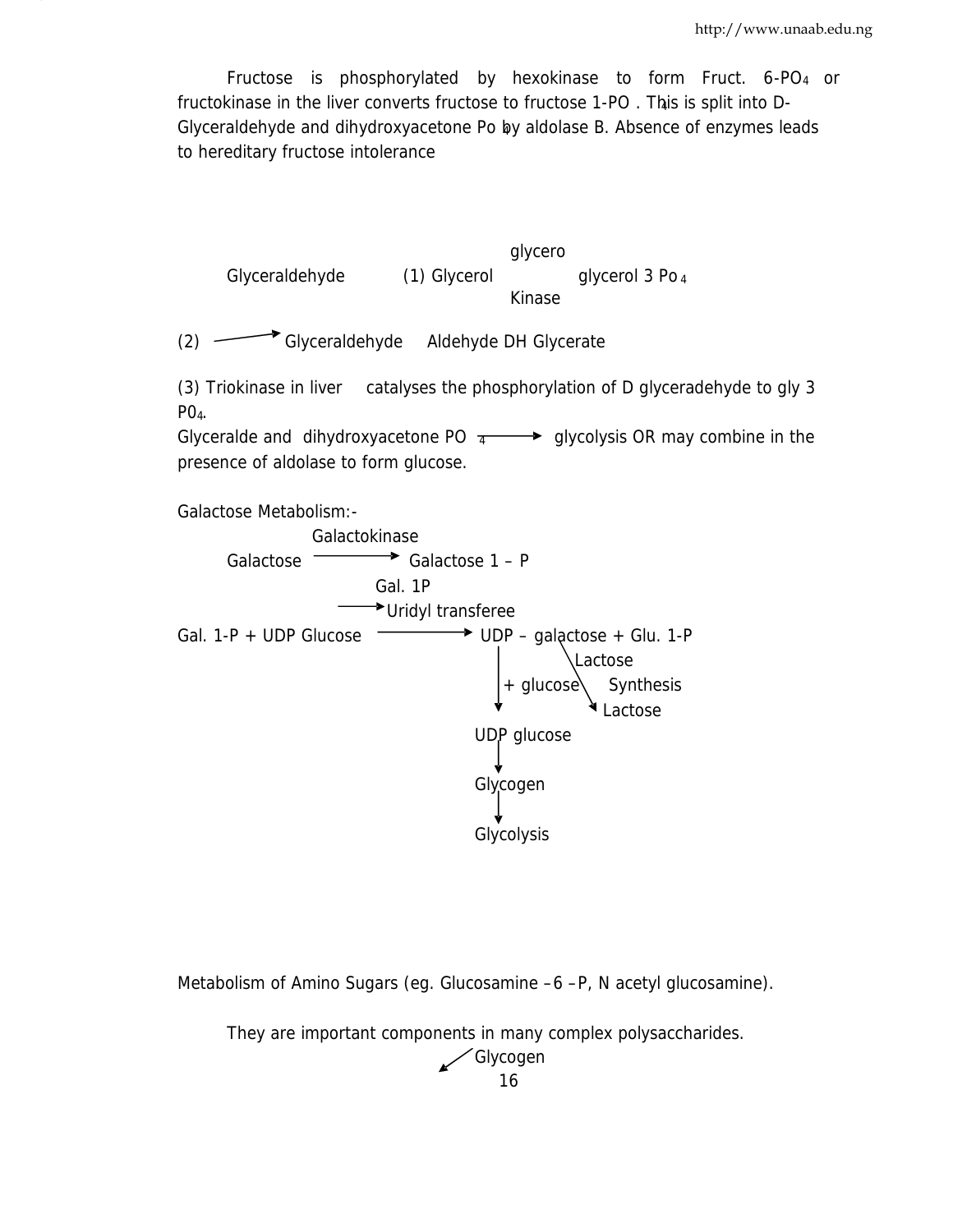

### Digestion and Absorption of Carbohydrate

The principal dietary carbohydrate are polysaccharide, disaccharides, and monosaccharides. Starches and their derivatives are the only polysaccharides that are digested in man. The disacchandes lactose and sucrose are also ingested along with the monosaccharides, fructose and glucose. Digestion is the disintegration of the naturally occurring foodstuffs into assimilable forms.

First reaction takes place in the mouth. Saliva contain salivary amylase (ptyalin) which hydrolysis starch and glycogen to maltose. Because of the short time it acts on food, digestion is not much. Mastication subdivides the food increasing its solubility and surface area for enzyme attack. In the acid environment of the stomach digestion of carbohydrate stops.

The stomach contents (chyme) is introduced into the duodenum through the pyloric valve. The pancreatic and bile duct. open into the duodenum, their alkaline content neutralizes the pH of the chyme as a result of the influence of the hormones secretin which stimulates flow of pancreatic juice and cholecystokinin which stimulate the production of enzymes.